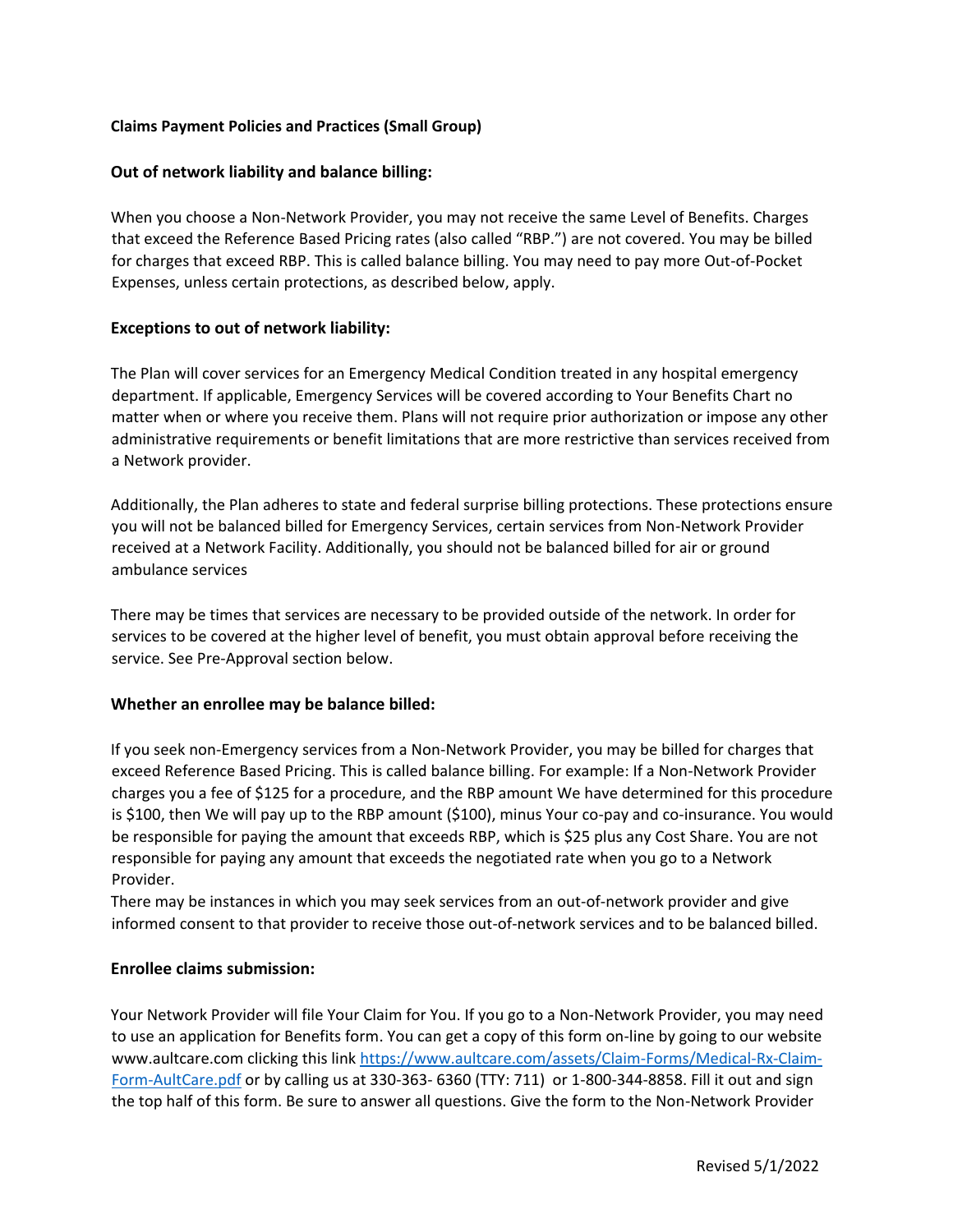and ask him or her to complete the bottom half. Either You or the Non-Network Provider must then send the completed form to us at the AultCare Service Center, P.O. Box 6910, Canton, Ohio 44706. In some cases, you may be able to attach an itemized statement from Your Non-Network Provider instead of having the Non-Network Provider complete the bottom half of the form.

Generally, you must file a Claim within **12-24** months from the date you received Service, unless you are not reasonably aware that it must be filed because of Coordination of Benefits or Subrogation.

# **Enrollee rights:**

#### **You have a Right to:**

- 1. Receive information about the organization, its services, its practitioners and Providers, and Member rights and responsibilities.
- 2. Receive information about Your Coverage and services.
- 3. A list of Doctors, Hospitals, and other Network Providers. See our website, www.aultcare.com.
- 4. Be treated with dignity and respect.
- 5. A frank discussion with Your Doctor about Your medical condition, including appropriate and **Medically**

Necessary treatment options, regardless of cost or Benefit Coverage and to participate in making decisions about your health care. Your Doctors are independent. They are not restricted or prohibited from discussing treatment options with you, including those that are not covered.

- 6. Privacy of Your health care and Claims information. Your Protected Health Information will be used to pay Claims, as permitted by HIPAA and as described in Your Notice of Privacy Practices. Protected Health Information will not be disclosed to others without your authorization, except as permitted by HIPAA and state law.
- 7. Ask questions, raise concerns, make Complaints, and Appeal Denials as explained in Your Certificate or Benefits booklet.
- 8. To make recommendations about AultCare's Member Rights and Responsibilities Policy.
- 9. Request accommodation if you have limited knowledge of the English language.

#### **Enrollee responsibility**

You have a Responsibility to:

1. Bring your AultCare ID card when you go to the doctor, hospital, drug store, or health care provider. It contains important information. Having your card may help save time and prevent mistakes.

- 2. Tell the doctor or nurse about your condition. Tell your doctor what medications you are taking. Answer any questions the doctor or nurse may ask you completely and truthfully. This information may help your doctor form treatment goals and alternatives. Understand your health problems and participate in developing mutually agreed upon goals.
- 3. Ask questions if you do not understand something about your medical condition and the treatment alternatives (including medications) the doctor is recommending.
- 4. Follow your doctor's medical advice and instructions. Take medications as directed. Let the doctor know if you have a bad reaction. Let your doctor know if your symptoms do not get better, or if they get worse. Schedule recommended follow-up appointments.
- 5. Live a healthy lifestyle.
- 6. Check your benefit chart (schedule of benefits).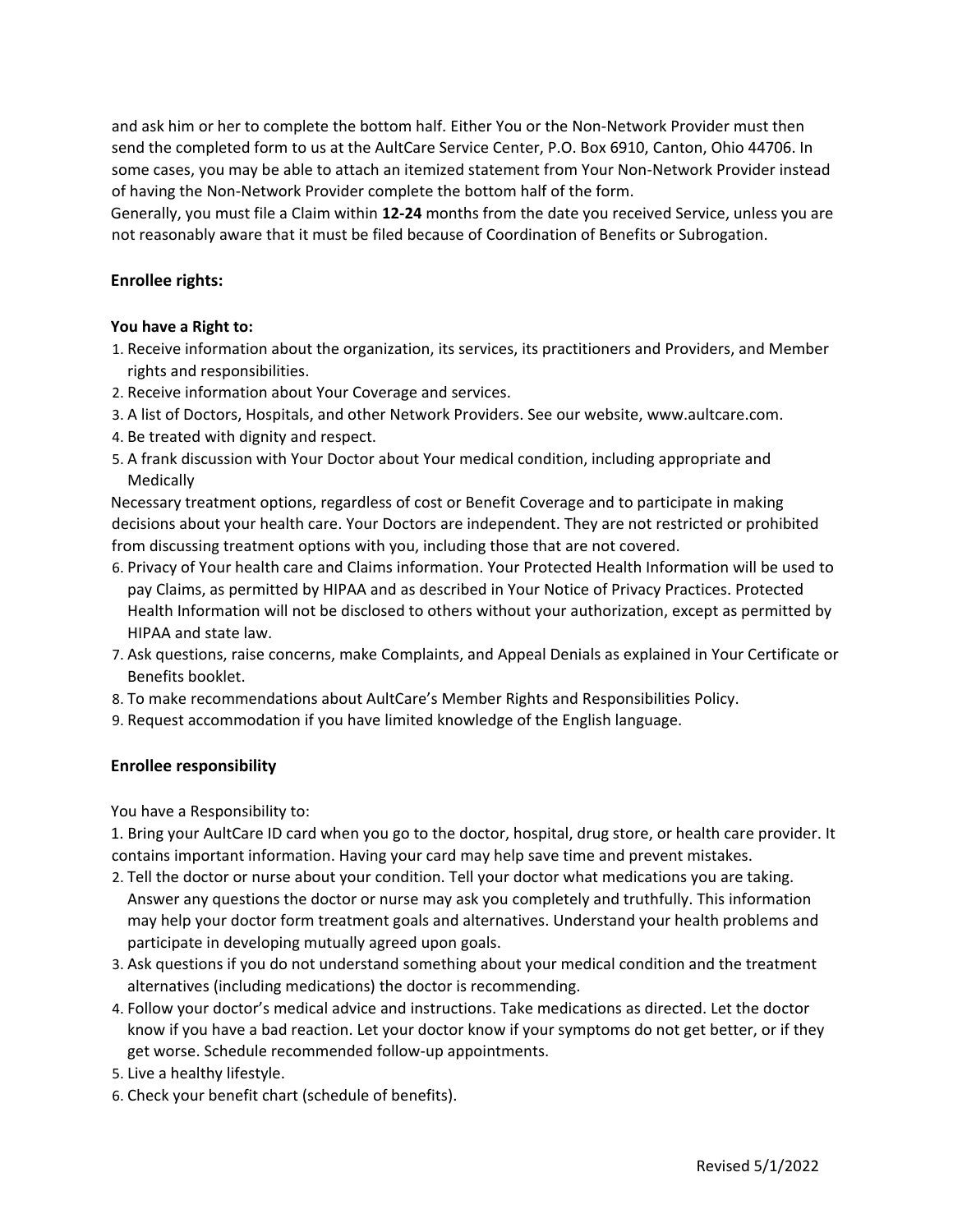- 7. Let your employer know if there are changes with you and your dependents.
- 8. Get all required pre-approvals (pre-certification) and second opinions.
- 9 Ask your employer, or call AultCare, if you have questions about your coverage or responsibilities.

# **Grace periods and claims pending:**

This is a stated period of time during which premium may be paid after the due date to keep the plan in force. If you are not receiving an advance premium tax credit, and you have paid at least one full month's premium during the benefit year including the latest payment period, we will offer a 30 day grace period prior to terminating your coverage back to the last day through which coverage was paid. If you are receiving an advance premium tax credit, and you have paid at least one full month's premium during the benefit year including the latest payment period, we will offer a 3 month grace period prior to terminating your coverage. If payment is not made in full for the outstanding balance by the end of the 3 month grace period, your coverage will be terminated back to the last day of the first month of your grace period.

An explanation of what claims pending is – When the member is in the first month of grace, we pay the claim to the provider, but attach a remark code that advises the provider that the member is currently in grace and this might affect future claim payments. During months two and three of the grace period, we do not pay and address the claims to the provider with the same remark code. If the member brings their account balance back to "fully whole", we process any previous claims for payment. If they do not get caught up on premiums, we go back to the claims from months two and three and deny them due to no coverage. Their policy is terminated to the last day of the first month of grace, but we are required to leave the payments made during that first month and we do not request refunds on those

# **Claims processing policies during grace period:**

We will do the following during your grace period:

1. Pay all appropriate claims for services provided to you or Your Dependents during the 1st month of the grace period;

2. Deny all appropriate claims for services provided to you and Your Dependents during the 2nd and 3rd months of the grace period.

3. Notify the Provider of service that claims are denied due to the status of the grace period, and they are eligible for reconsideration once the grace period is lifted; and 4. Notify the Exchange that you have not paid your Premium.

# **Retroactive denials:**

# **A claim may be denied retroactively when:**

- A. Prior authorization for a service is required but there has been no request for review (prior authorization) to determine medical necessity
- B. Services have been provided, and the member is no longer covered under the plan
- C. Services have been provided and there has been no additional information submitted to AultCare for medical review to support that the continued services are medical necessary.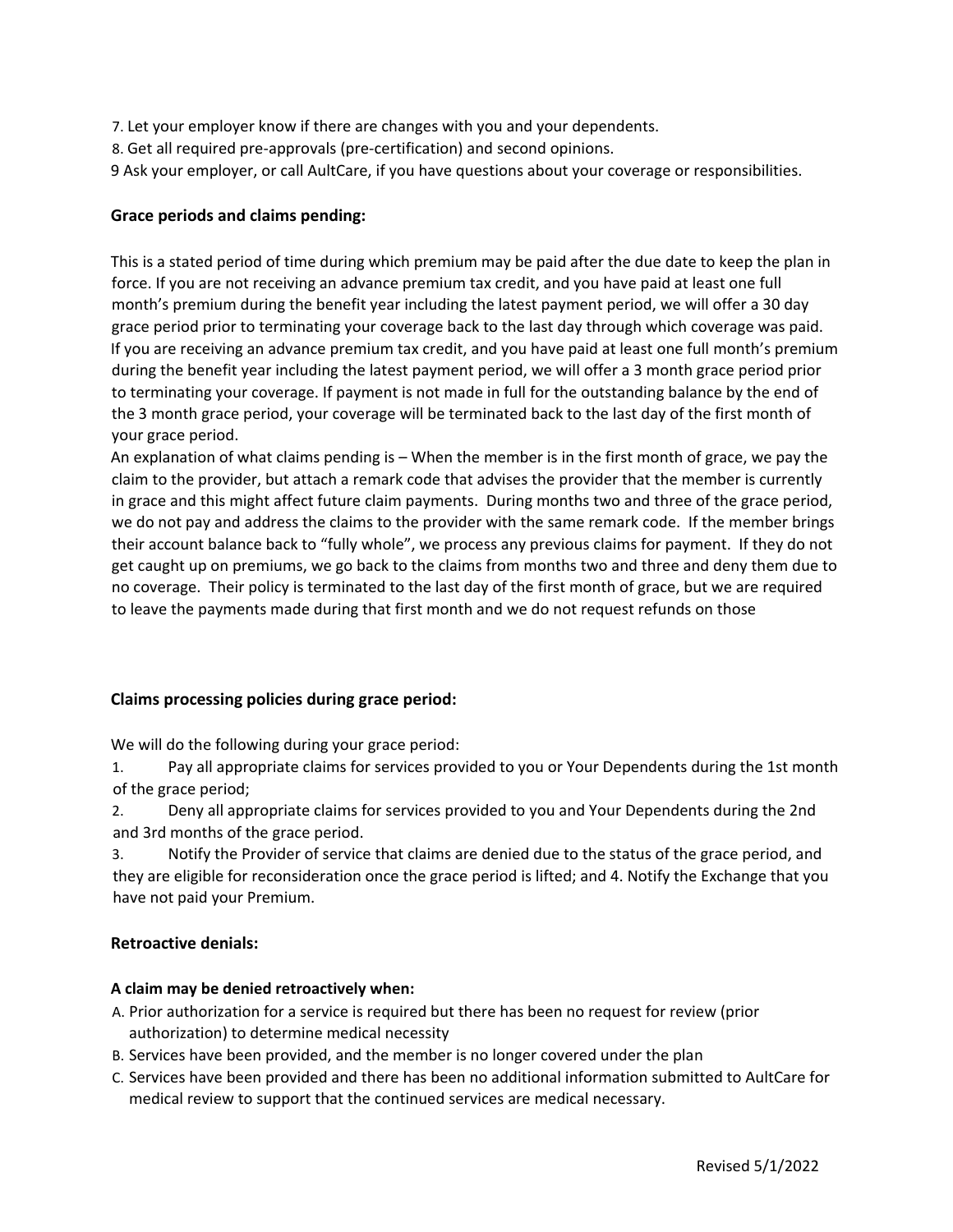D. Services have been provided and the benefit has been exhausted

### **Ways to prevent retroactive denials:**

- A. Ensure that your provider has submitted appropriate clinical information for services that require prior authorization and be sure that the service is approved before receiving it.
- B. Be sure that premiums are paid on time and that you meet eligibility requirements such as being in your area of residence for the required time.
- C. If you are continuing to receive care for which prior authorization as required, be sure that your provider keeps AultCare informed of your progress and any needs for continued services.
- D. Be sure to know your benefits and do not use them without being sure that they are necessary.

# **Enrollee recoupment of overpayments:**

To request a refund due to overpayment of insurance premium by phone, please call AultCare Customer Service Center at 330-363-6360 (TTY: 711) or 800-344-8858. To request a refund due to overpayment of insurance premium by mail, please write to: AultCare Insured Customer Service, PO box 6910, Canton OH 44706-0910. Include your name, policy number and requested amount to be refunded with your correspondence.

# **Medical necessity and prior authorization timeframes and enrollee responsibilities:**

**MEDICALLY NECESSARY** means Services or supplies provided by a Hospital, Doctor or other Provider to identify or treat an illness or injury, when those Services or supplies are determined to be:

- A. Consistent with the symptoms or diagnosis and treatment of the condition, disease, ailment or injury.
- B. Appropriate with regard to the standards of good medical practice.
- C. Not primarily for the convenience of the patient, the Doctor or other Provider.
- D. The most appropriate supplies or Services that can be provided safely to the patient. For an Inpatient, it means that the patient's symptoms or condition requires that the Services or supplies cannot be provided safely on an Outpatient basis.

# **Pre-Approval**

Pre-Approval (also called "Pre-Certification" or "Pre-Authorization") is an evaluation of your medical case by Your

Provider and AultCare medical professionals to determine the appropriateness of Your Hospital admission and expected length of stay. It means You or Your Network Provider must notify UM before You may receive certain Services, such as an elective Hospital stay, Transplants, and other Outpatient and Provider Services. Certain Referrals by Providers may require Pre-Approval. Pre-Approval is needed to help determine if other appropriate medical care possibilities have been explored and are within acceptable time elements. Certain services require pre-approval. If an AultCare Network provider has not obtained pre-approval, the service will not be paid, but the enrollee is held harmless. If the service is provided by an out of network provider, the service will be paid at the non-network level of benefit and the provider will be educated about the pre-approval process. The enrollee may always appeal the out of network level of benefit

# **Responses are made according to the following time lines:**

• Urgent care: not later than 48 hours of receipt of the request.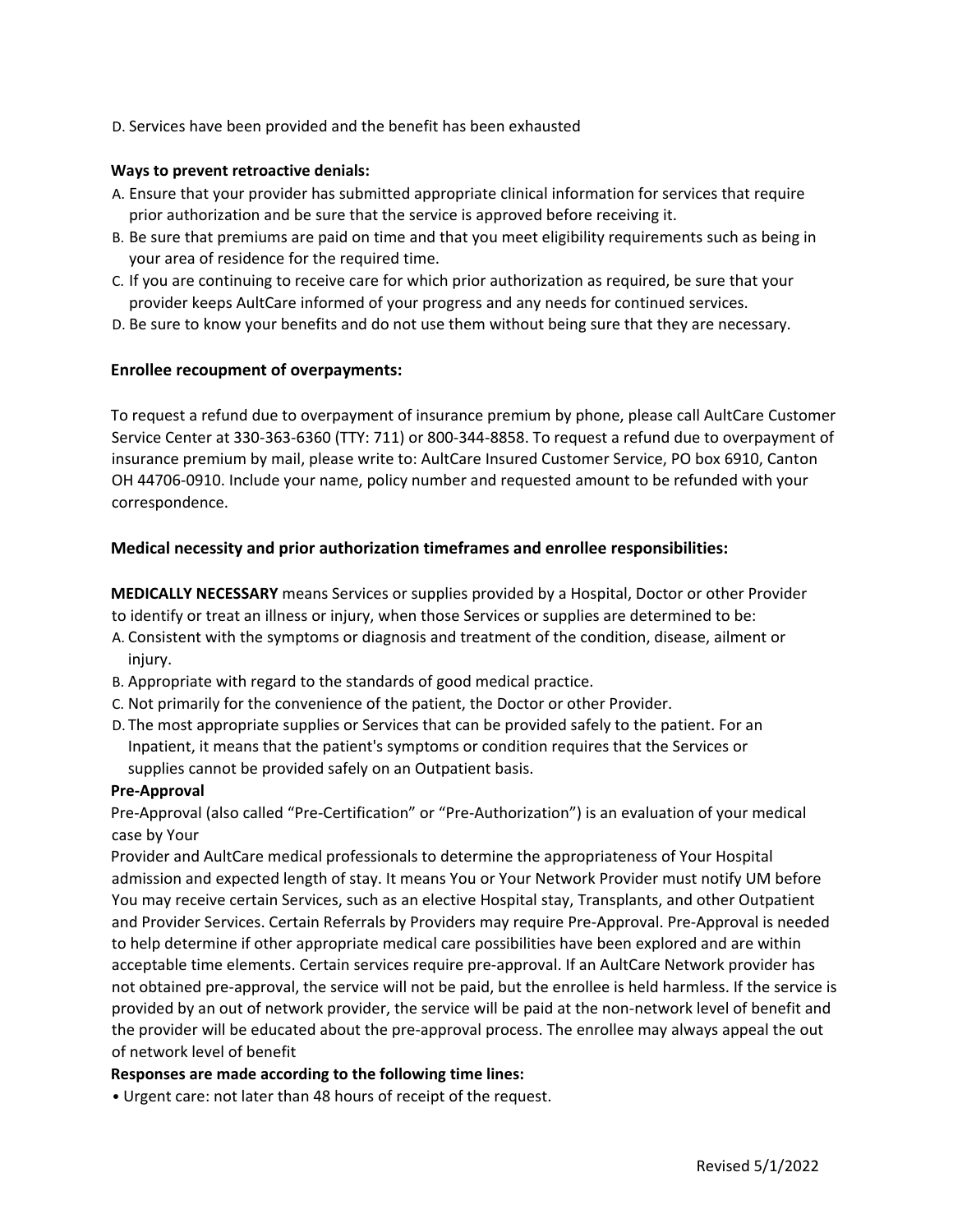- Non-urgent, pre-service: within 10 business days of receipt of the request.
- Post-service: within 30 calendar days of receipt of the request.
- Requests to extend treatment of urgent care: within 24 hours of the request. Prior-Approval is not required for treatment of Emergency Medical Conditions.

For a complete list of services requiring Pre-Approval, please contact AultCare at 330-363-6360 or 1- 800-344-8858.

# **Drug exceptions timeframes and enrollee responsibilities:**

# **Non-Formulary Medications**

AultCare Health plans have a managed prescription drug formulary. That means we have a certain list of prescription drugs that we cover. If a drug is not on our formulary we will not pay for the drug. Please see the list of drugs included on the AultCare Marketplace formulary.

An exception request for coverage of non-formulary drugs can be made by the member, a designated representative, the prescribing physician or other prescriber. Requests can be made in writing, electronically, telephonically and faxed. To request a non-formulary drug, you may have your physician send an exception enrollment form to our pharmacy authorization department at AultCare, Attention: Pharmacy Department, P.O. Box 6910, Canton, Ohio 44706 or call us at 330-363-6360 (TTY: 711) or 1-800-344-8858. Fax 330-363-3284 Responses are made according to the following time lines: **Internal Exceptions Request Review:** 

• Urgent (Exigent) request: not later than 24 hours of receipt of the request.

- Exceptions based on urgent (exigent) circumstances are approved for coverage of the non-formulary drug for the duration of the prescription, including refills.

• Non-urgent (Standard) request: not later than 72 hours of receipt of the request.

- Exceptions based on non-urgent (standard) request are approved for coverage of the non-formulary drug for the duration of the prescription, including refills.

# **External Exception Request Review:**

If we deny a non-urgent (standard) or urgent (exigent) request, we have a process in place to allow the request to be reviewed by an independent review organization. Notification of a decision on an external exception request will be given to the member, representative, or physician no later than 72 hours following receipt of the request if the original request was a non-urgent (standard) request. If the original request was an urgent (exigent) request notification will be given no later than 24 hours following receipt of the request. If an external exception request is approved, we will provide coverage for the non-formulary drug for the duration of the prescription.

Contact our AultCare Service Center at 330-363-6360 (TTY: 711) or 1-800-344-8858 if you would like to request an exception of a Non-Formulary medication. You may also find this information on the website [at www.aultcare.com.](http://www.aultcare.com/)

# **Information on Explanation of Benefits (EOB):**

AultCare processes an Explanation of Benefits (sometimes called an "EOB") that describes how we handled Your Claim. An EOB is not a bill, Your Provider may send you a bill, if needed. You may visit our website at www.aultcare.com to view your EOB online, or, you may request a paper copy via mail. The EOB describes the Group Number and the ID Number of the person who received Services, what